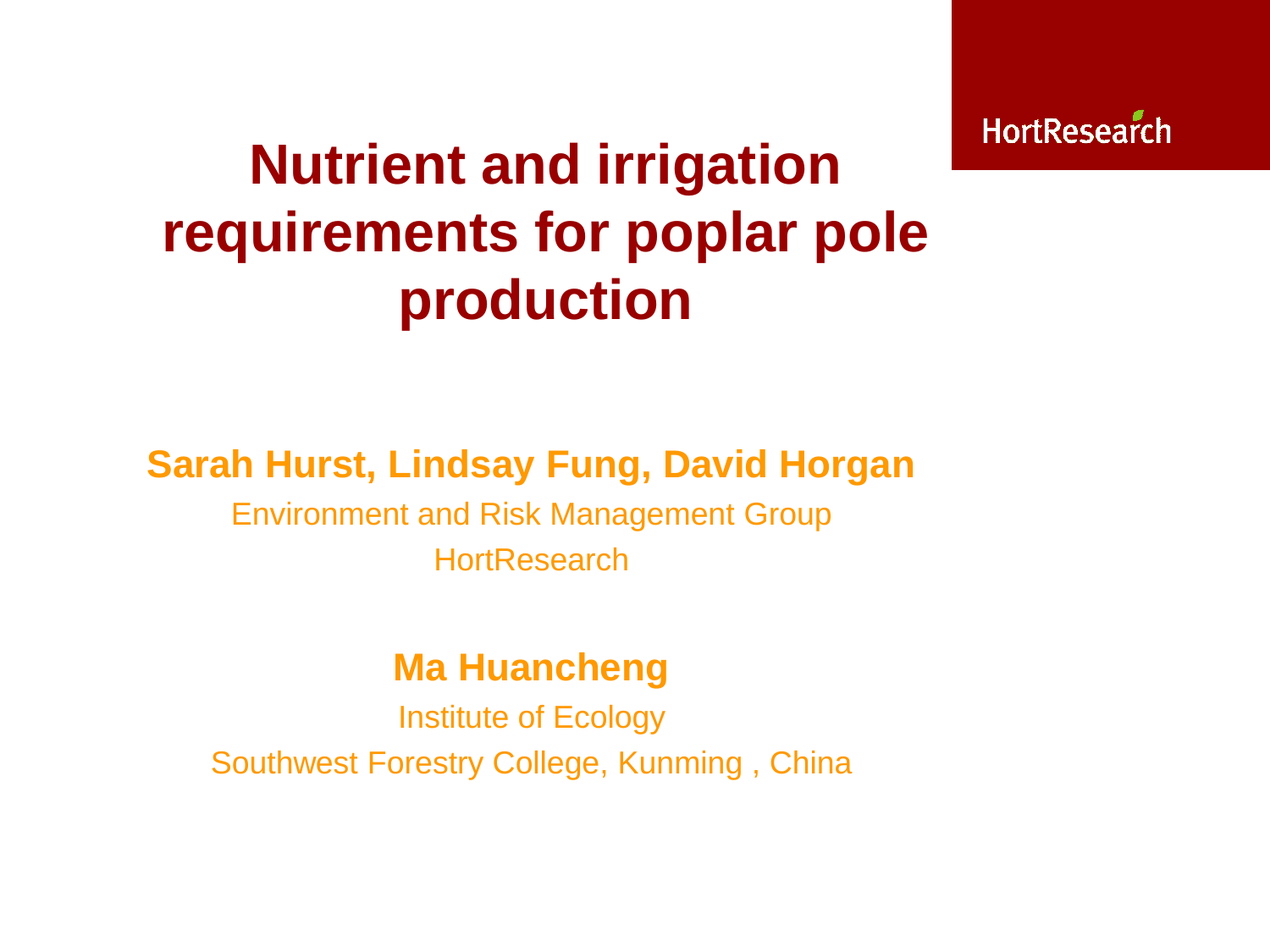# **Key Objectives:**

- •To determine the optimal concentrations of foliar and soil nutrients to maximise production efficiency in poplar and willow production nurseries, and the level of fertilisation required to achieve this.
- •To determine the role that irrigation plays in conjunction with fertilisation in pole production.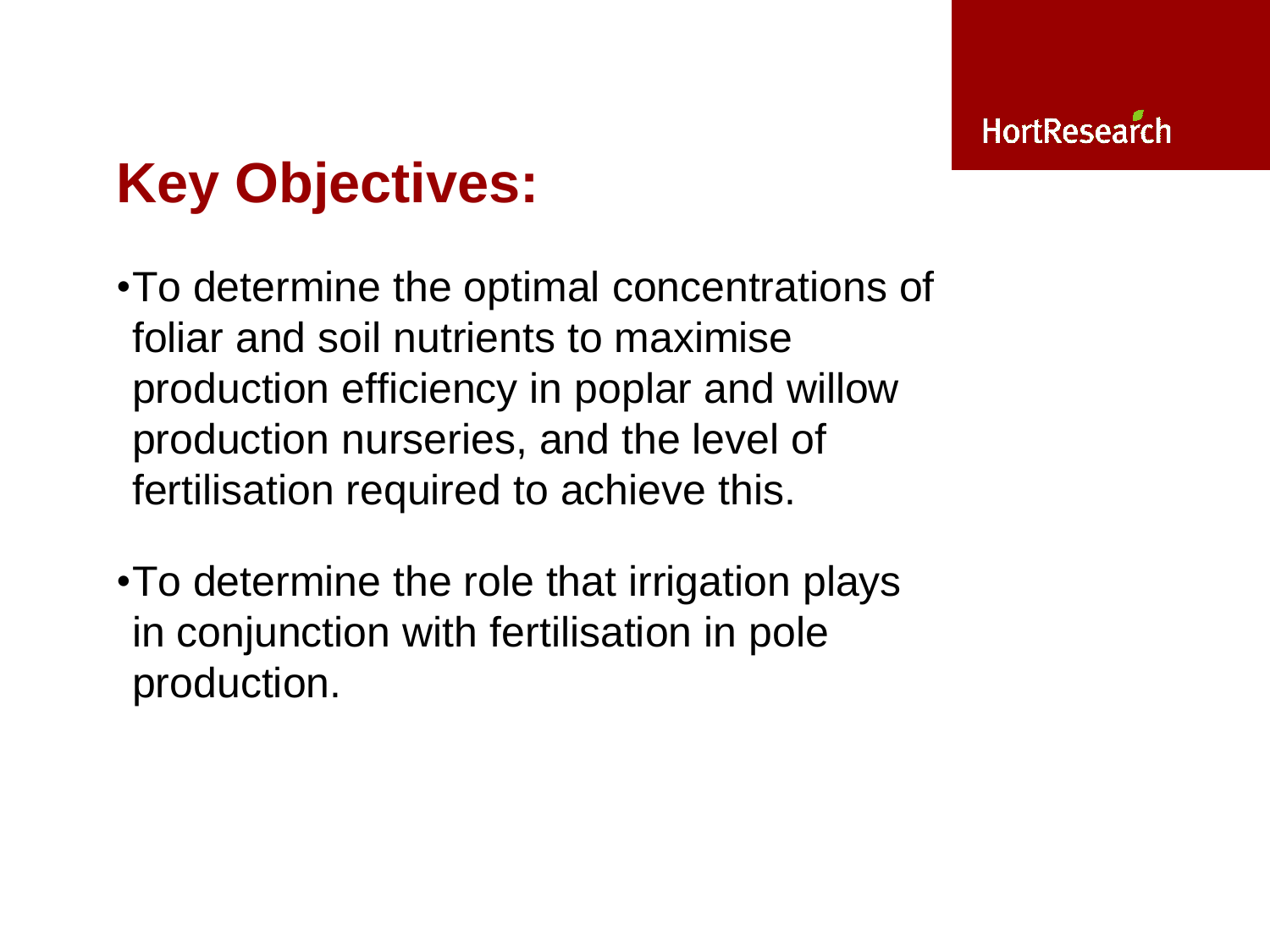## **Experiment Design:**

- •Three poplar clones: **Kawa, Veronese, Shinsei**. Four replicates per clone.
- •Four fertiliser levels: 20, 40, 80, 160 g of Nitrophoska Blue TE per cutting (one application at time of planting).
- •Two levels of irrigation:
	- "Wet" =  $0.5 2$  min/day.
	- "Dry" =  $0.5$  2 min/3 days.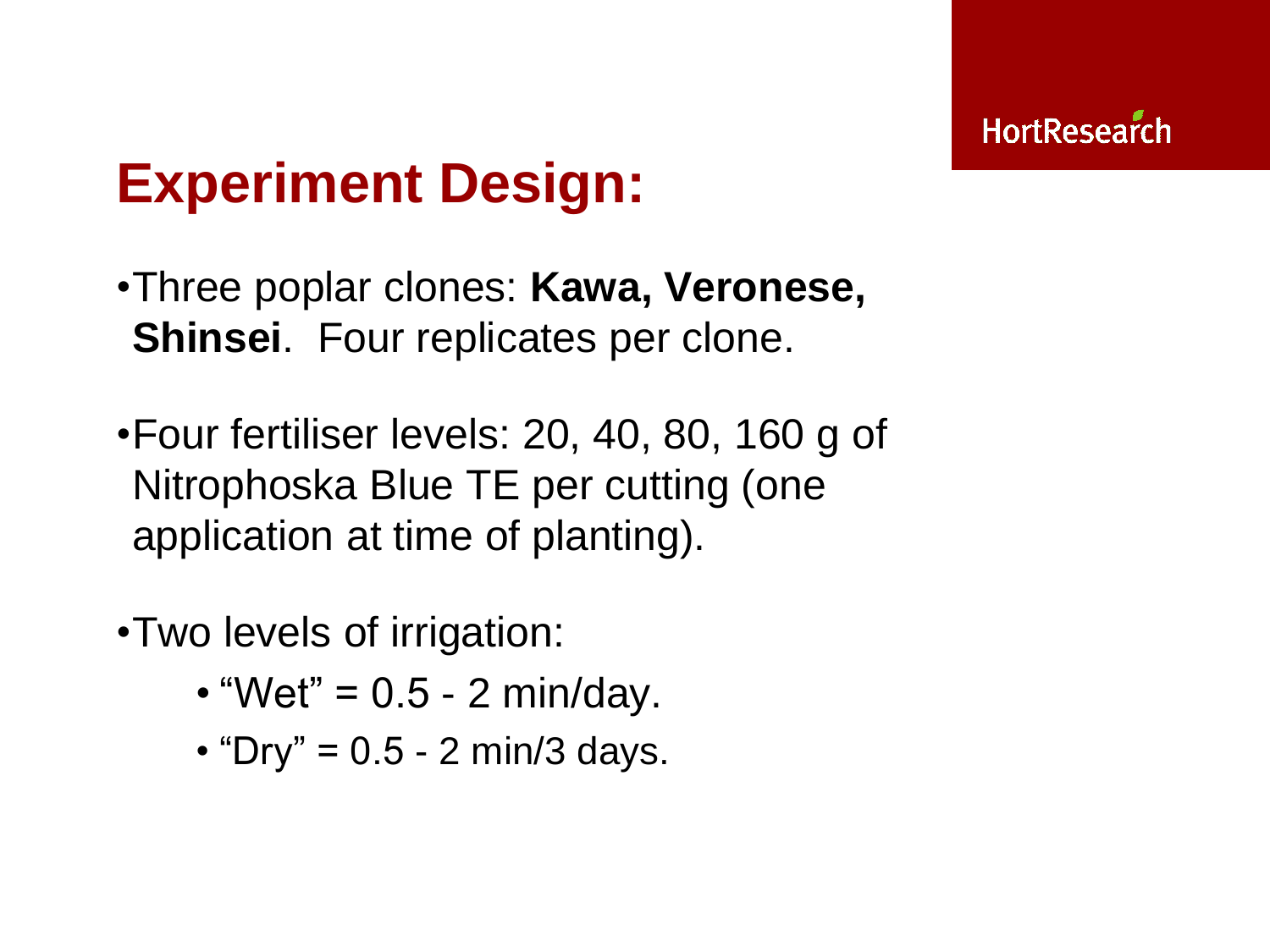## **Experiment Design:**

- •Clones planted as 25 cm cuttings on 26 October 2000. Cutting numbers:  $3 \times 4 \times 2 \times 4 = 96$ .
- •Early December 2000: Plants pruned back to two leaders.
- •Expt finished on 12/3/01.
- •Measurements:
	- Height and diameter (8 times throughout the season).
	- Leaf Area, Biomass (leaf, stem, root)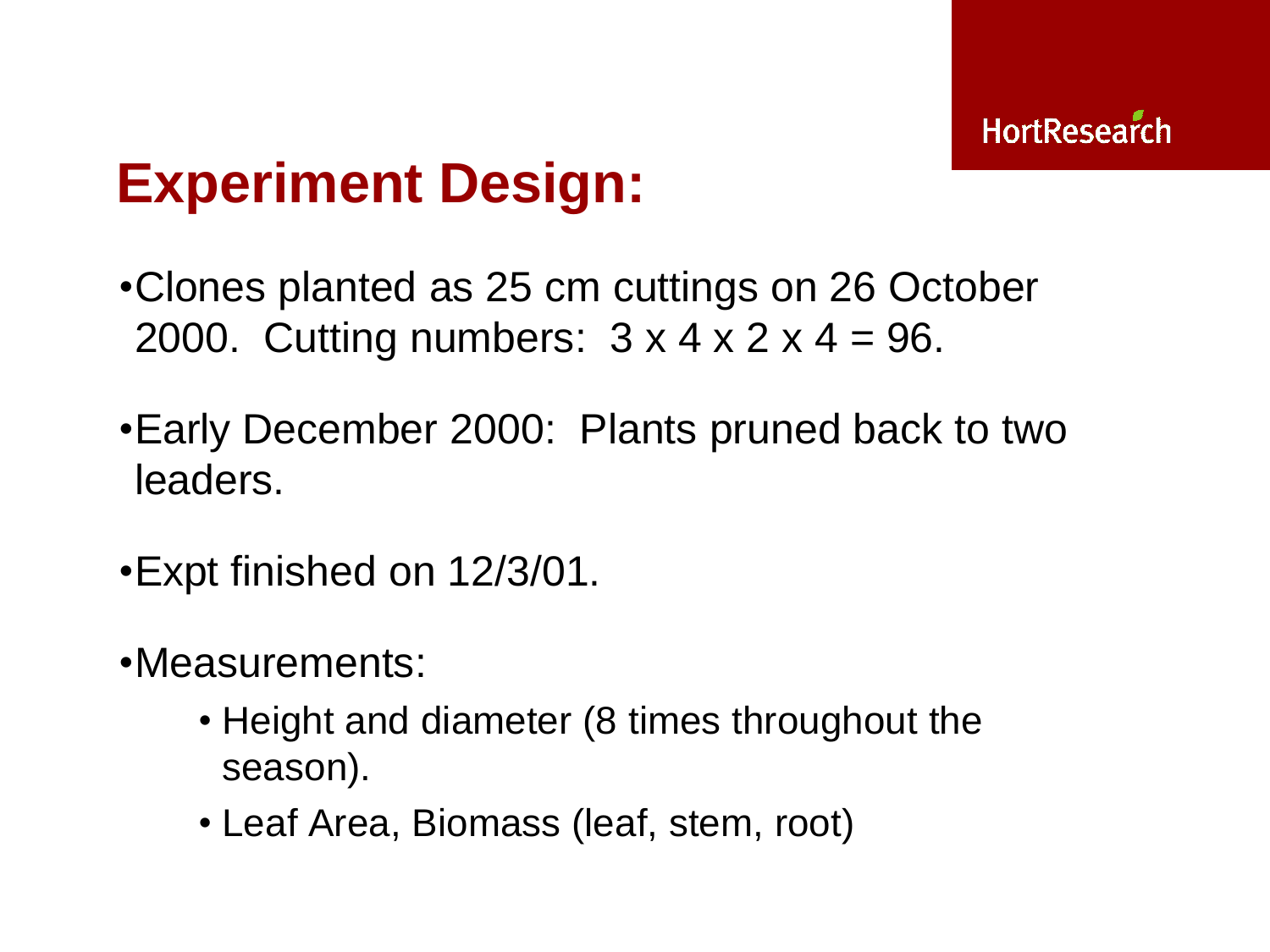### **Results - Height**

**HortResearch** 

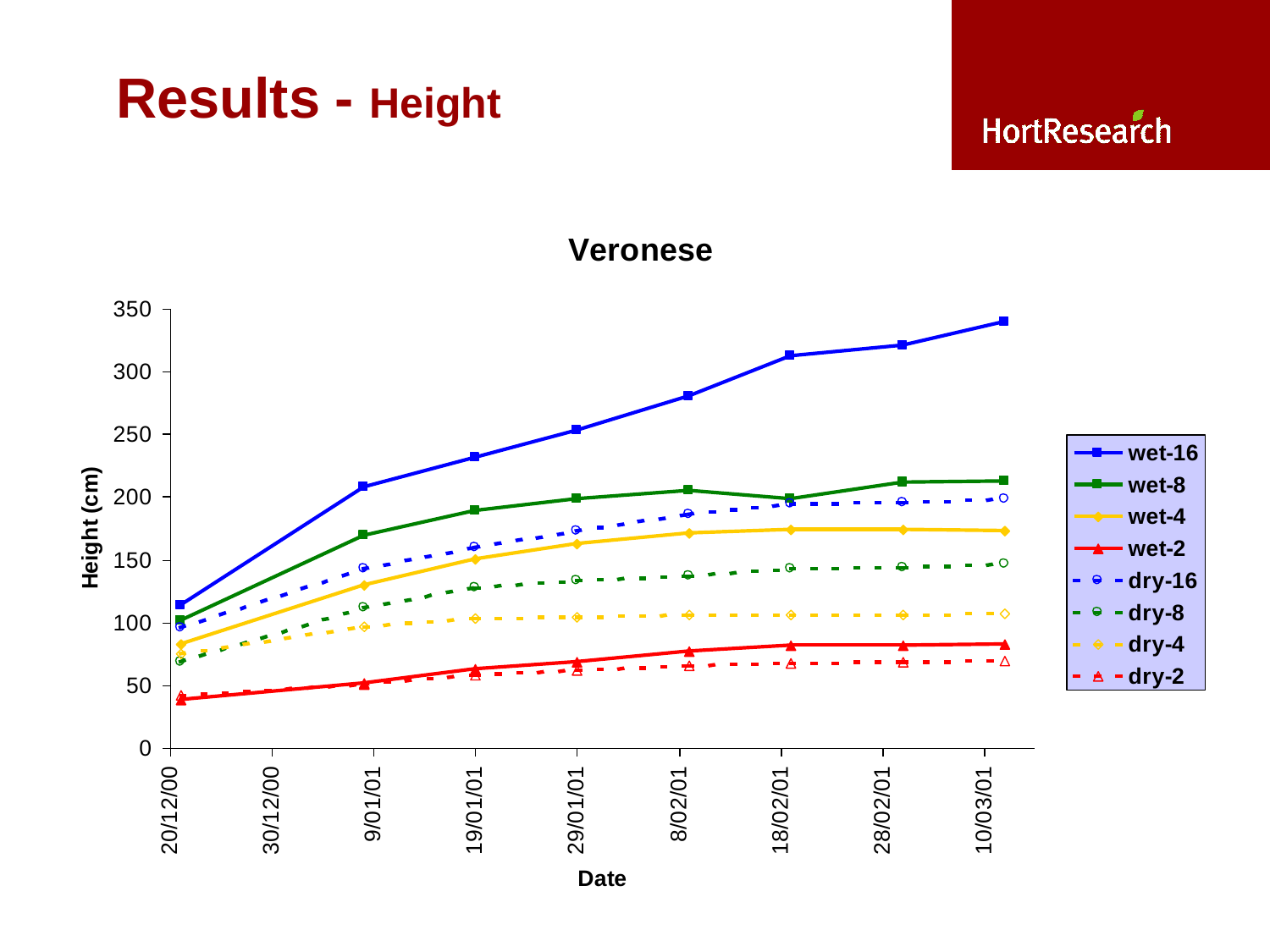

**HortResearch** 



**Shinsei**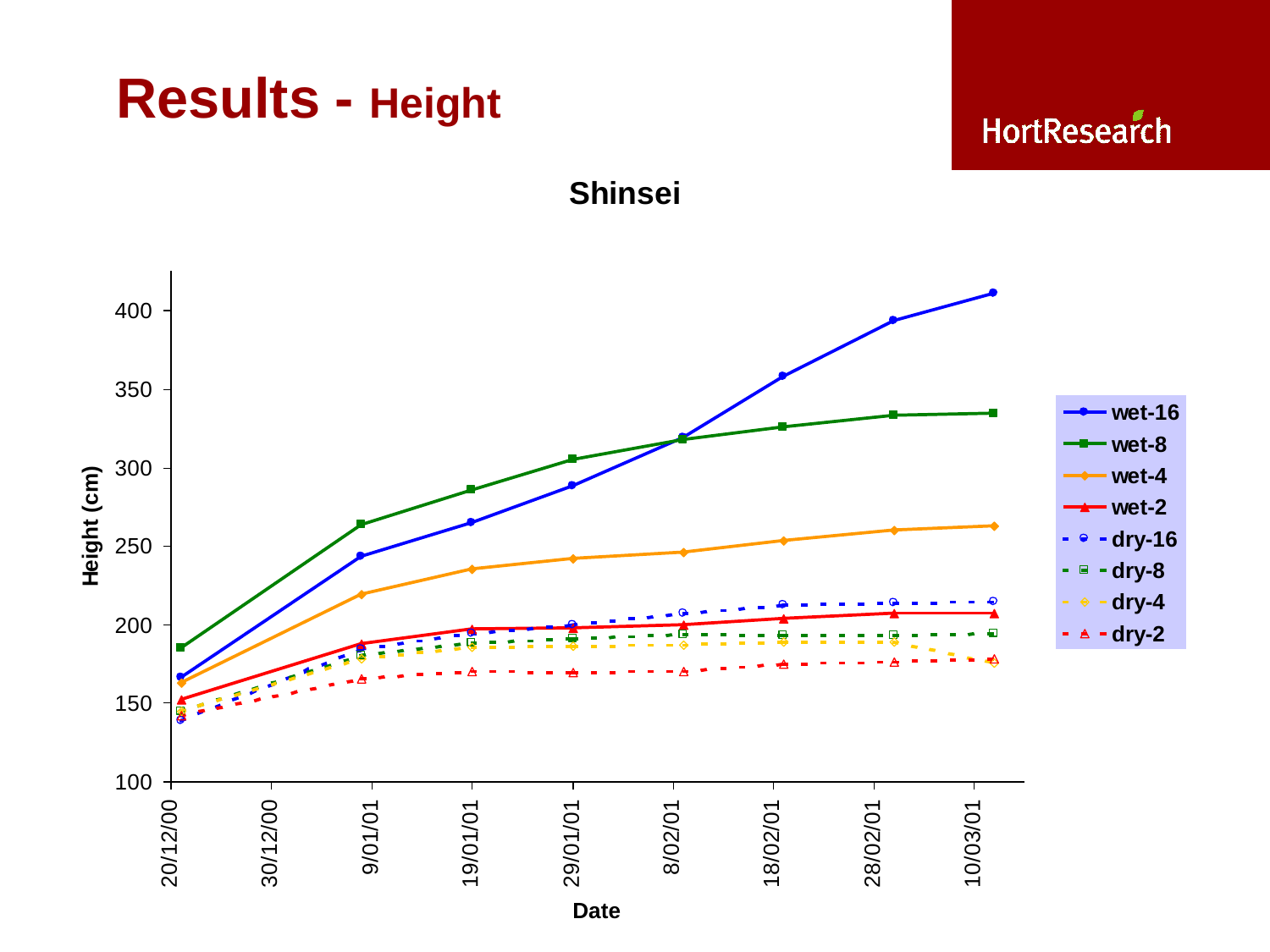## **Results - Height**

**HortResearch** 

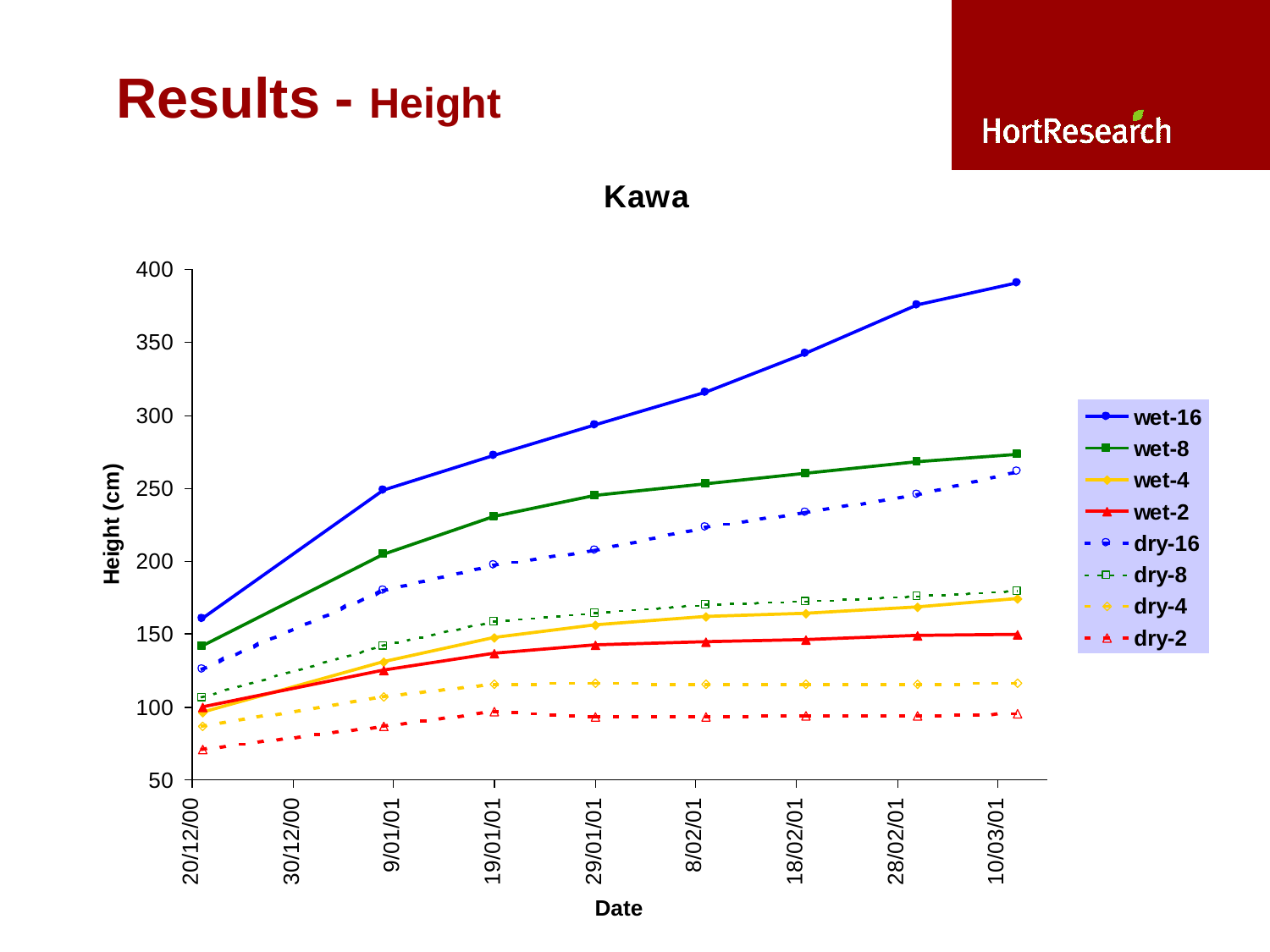## **Results - Final Height**

### **HortResearch**

16 127<sup>d</sup>

| <b>Source</b>             | df             | <b>F Value</b> | $Pr$ > F |
|---------------------------|----------------|----------------|----------|
| Clone<br>(CL)             | $\overline{2}$ | 19.49          | 0.0001   |
| <b>Irrigation</b><br>(IR) | 1              | 89.09          | 0.0001   |
| <b>Fertilser</b><br>(FE)  | 3              | 69.97          | 0.0001   |
| $CL * IR$                 | $\overline{2}$ | 0.92           | 0.4036   |
| CL * FE                   | 6              | 1.87           | 0.0977   |
| IR * FE                   | 3              | 7.27           | 0.0003   |
| $CL * IR * FE$            | 6              | 0.41           | 0.8695   |

| <b>Clone</b> | Height (cm)      |     | <b>Irrigation Height (cm)</b> |  | <b>Fertiliser Height (cm)</b> |
|--------------|------------------|-----|-------------------------------|--|-------------------------------|
| Shinsei      | 235 <sup>a</sup> | Wet | $245$ <sup>a</sup>            |  | 300 <sup>a</sup>              |
| Kawa         | 205 <sup>b</sup> | Drv | 159 $b$                       |  | $221^{b}$                     |
| Veronese     | 166 <sup>c</sup> |     |                               |  | $161$ $\degree$               |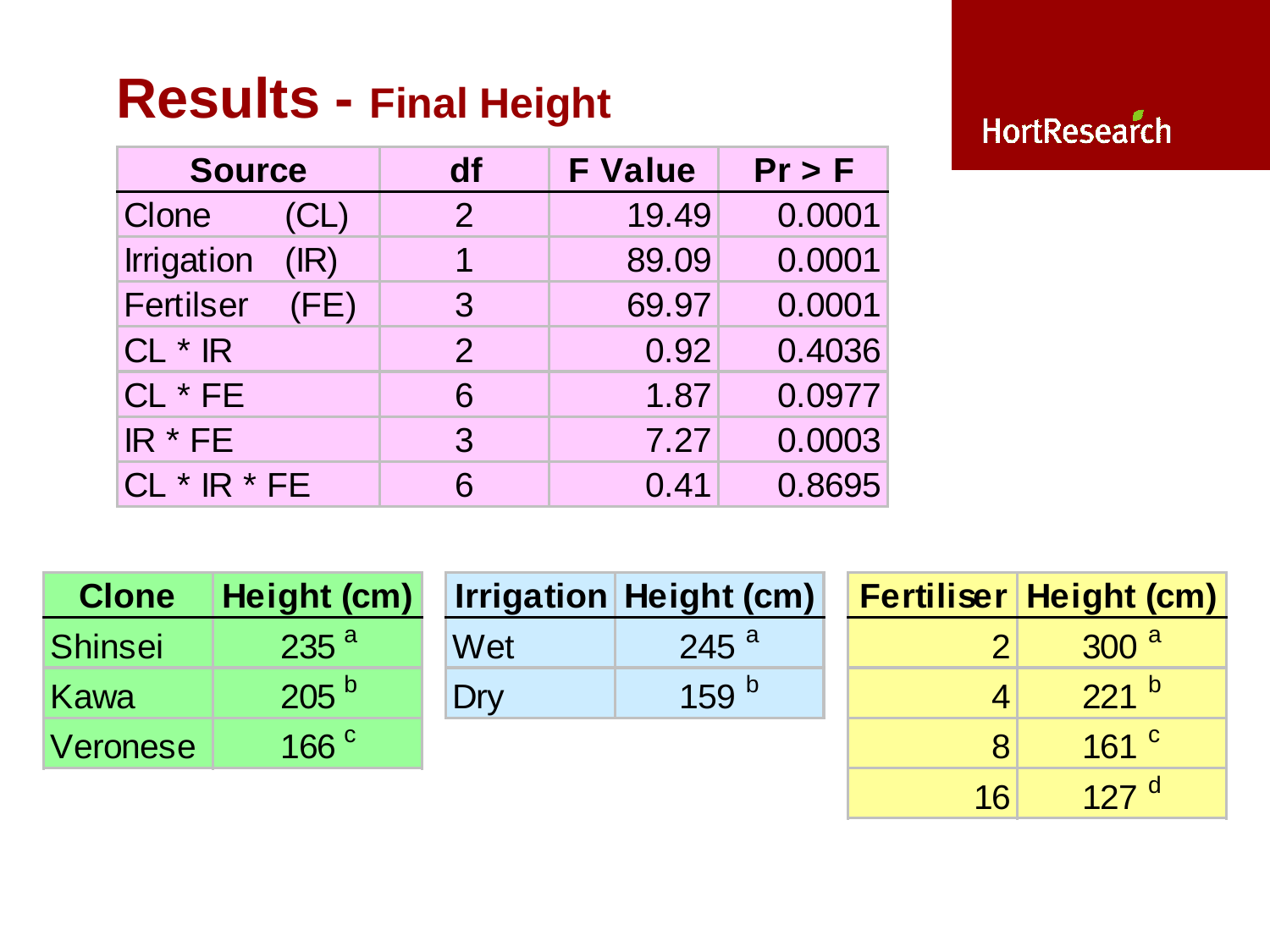



#### **Final Heights (cm) by Irrigation and Fertiliser Level**